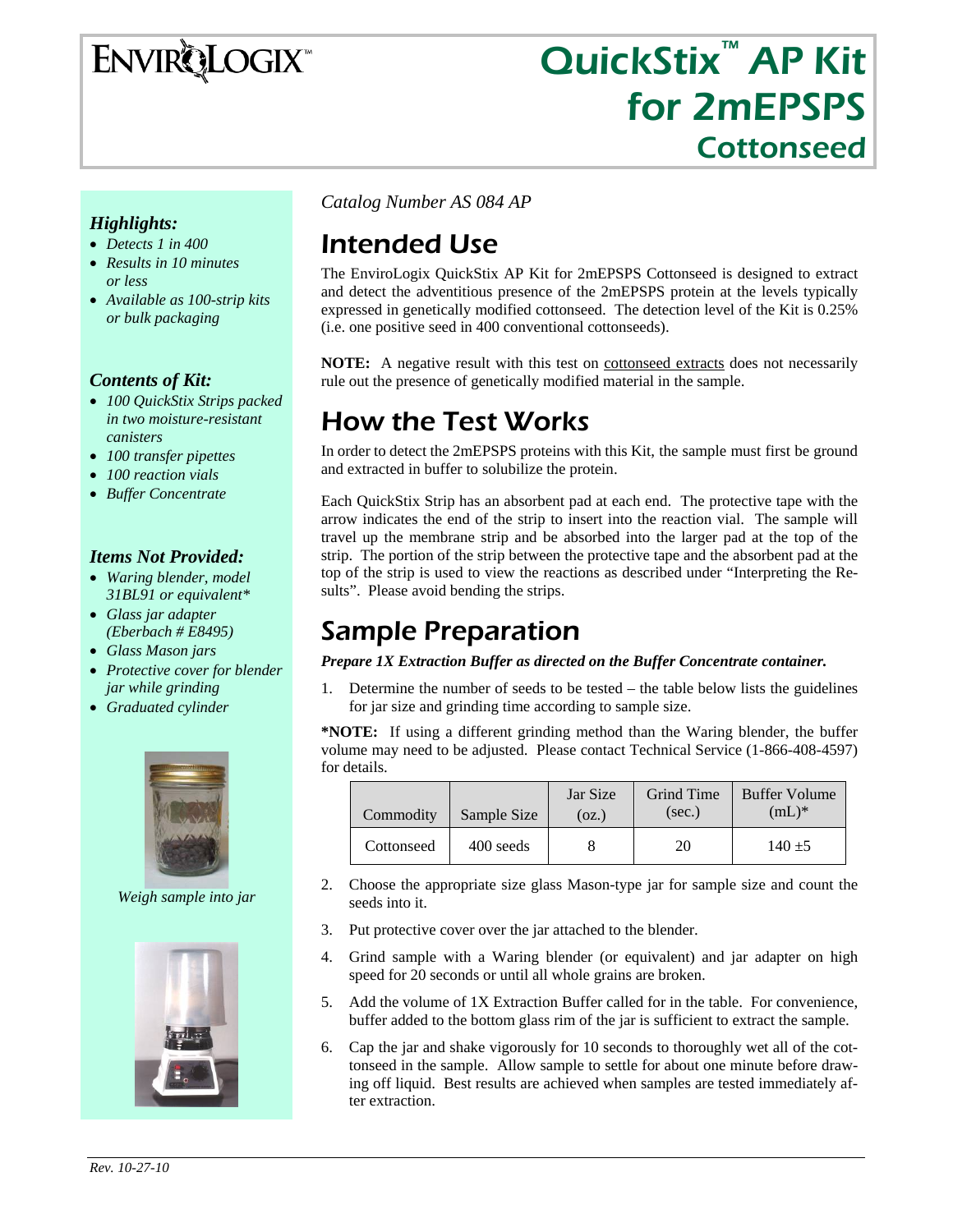

*Avoid pulling up particles when drawing sample* 





*Any clearly discernable pink Test Line is considered positive* 

- 7. Draw up enough liquid portion from above the settled sample to fill the long narrow tip of the transfer pipette up to the line at the top of the flared portion of the pipette bulb. Avoid pulling up particles. Dispense extract into reaction vial.
- 8. To prevent cross-contamination, thoroughly clean blender parts and jars to remove dust and residue prior to preparation of a second sample. Use a new transfer pipette and reaction vial for each sample.

# How to Run the QuickStix Strip Test

- 1. Allow refrigerated canisters to come to room temperature before opening. Remove the QuickStix Strips to be used. Avoid bending the strips. Reseal the canister immediately.
- 2. Place the strip into the reaction vial. The sample will travel up the strip. Reaction vials will stand on their own or may be inserted into the cardboard rack provided.
- 3. Allow the strip to develop for 10 minutes before making final assay interpretations. Positive sample results may become obvious much more quickly.
- 4. To retain the strip, cut off and discard the bottom section of the strip covered by the arrow tape.

## Interpreting the Results

Development of the Control Line within 10 minutes indicates that the strip has functioned properly. Any strip that does not develop a Control Line should be discarded and the sample re-tested using another strip.

If the sample extract contains 2mEPSPS, a second line (Test Line) will develop on the membrane strip between the Control Line and the protective arrow tape. The results should be interpreted as positive for 2mEPSPS expression.

If no Test Line is observed after 10 minutes, the results should be interpreted as negative. A negative result means the sample contains less than 0.25% of 2mEPSPS.



# Kit Storage

QuickStix strips can be stored at room temperature, or refrigerated for a longer shelf life. Note the shelf life on the kit box for each storage temperature. The kit may be used in field applications; however, prolonged exposure to high temperatures may adversely affect the test results. Do not open the desiccated canister until ready to use the test strips.

### Precautions and Notes

- This kit is designed to screen for presence or absence only, and is not meant to be quantitative.
- This product is currently not applicable for use in any other crop or in leaf or individual seed testing.
- This kit is designed for use in cottonseed only. The presence of *Zea mays* (corn) in the sample could produce an incorrect result.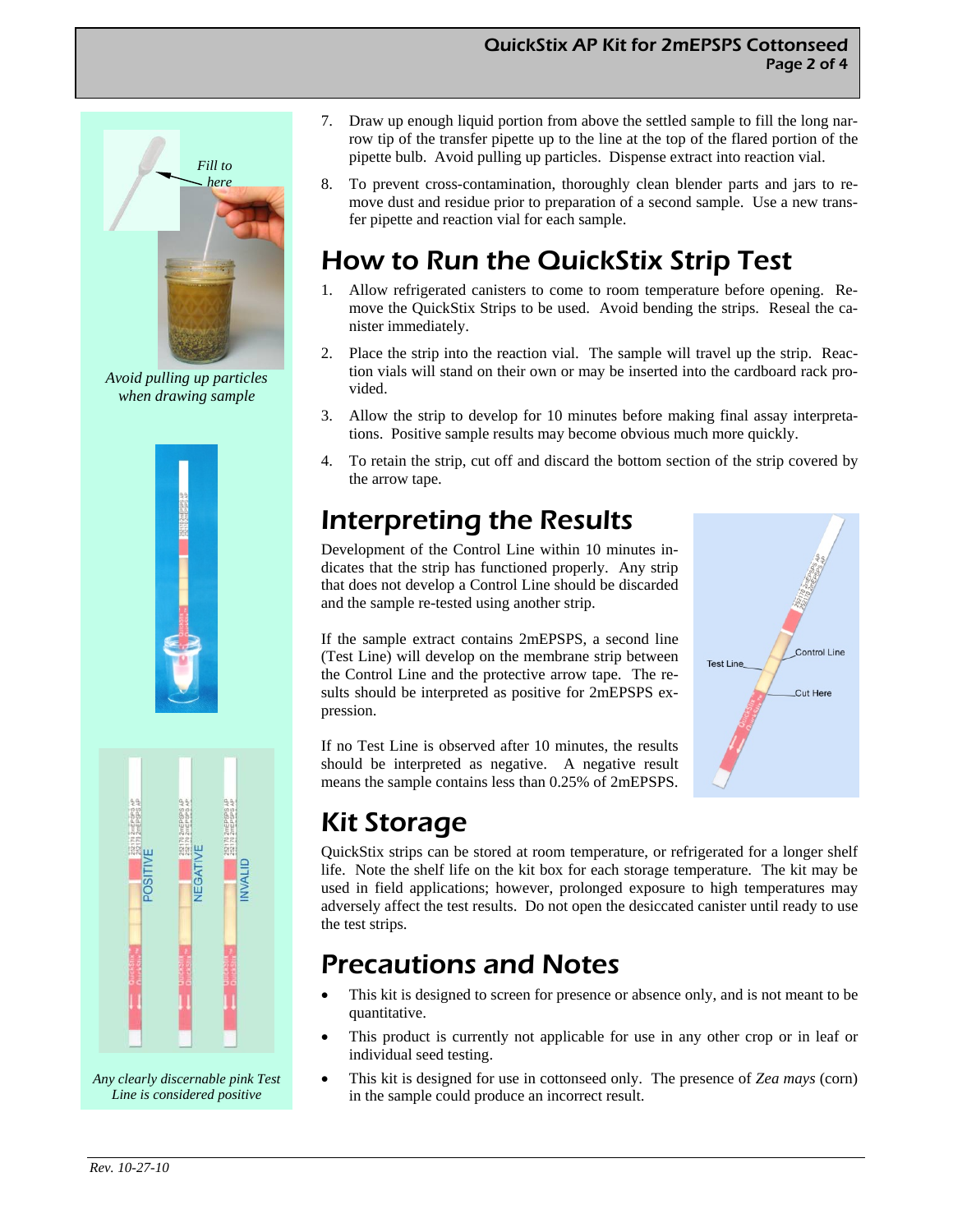

- As with all tests, it is recommended that results be confirmed by an alternate method if necessary.
- The assay has been optimized to be used with the protocol provided in the kit. Deviation from this protocol may invalidate the results of the test.
- The results generated through the proper use of this diagnostic tool reflect the condition of the working sample directly tested. Extrapolation as to the condition of the originating lot, from which the working sample was derived, should be based on sound sampling procedures and statistical calculations which address random sampling effects, non-random seed lot sampling effects and assay system uncertainty. A negative result obtained when properly testing the working sample does not necessarily mean the originating lot is entirely negative for the analyte or protein in question.
- Warning: a strong positive result may safely be interpreted in as little as 2 minutes after sample addition. It is not safe to interpret weak positive or negative results prior to 10 minutes.
- The assay has been optimized to develop an easily discernable red line at 1 in 400; experienced users may detect faint lines in samples with even lower concentrations.
- Centrifuging samples briefly (30 seconds at 6000xg or more) may clarify samples. Pelleting fine particulates and separating oils from the aqueous portion containing detectable proteins can improve sample flow, reduce background, and aid interpretation.
- DO NOT leave in direct sunlight or in vehicle. Protect all components from hot or cold extremes of temperature when not in use.